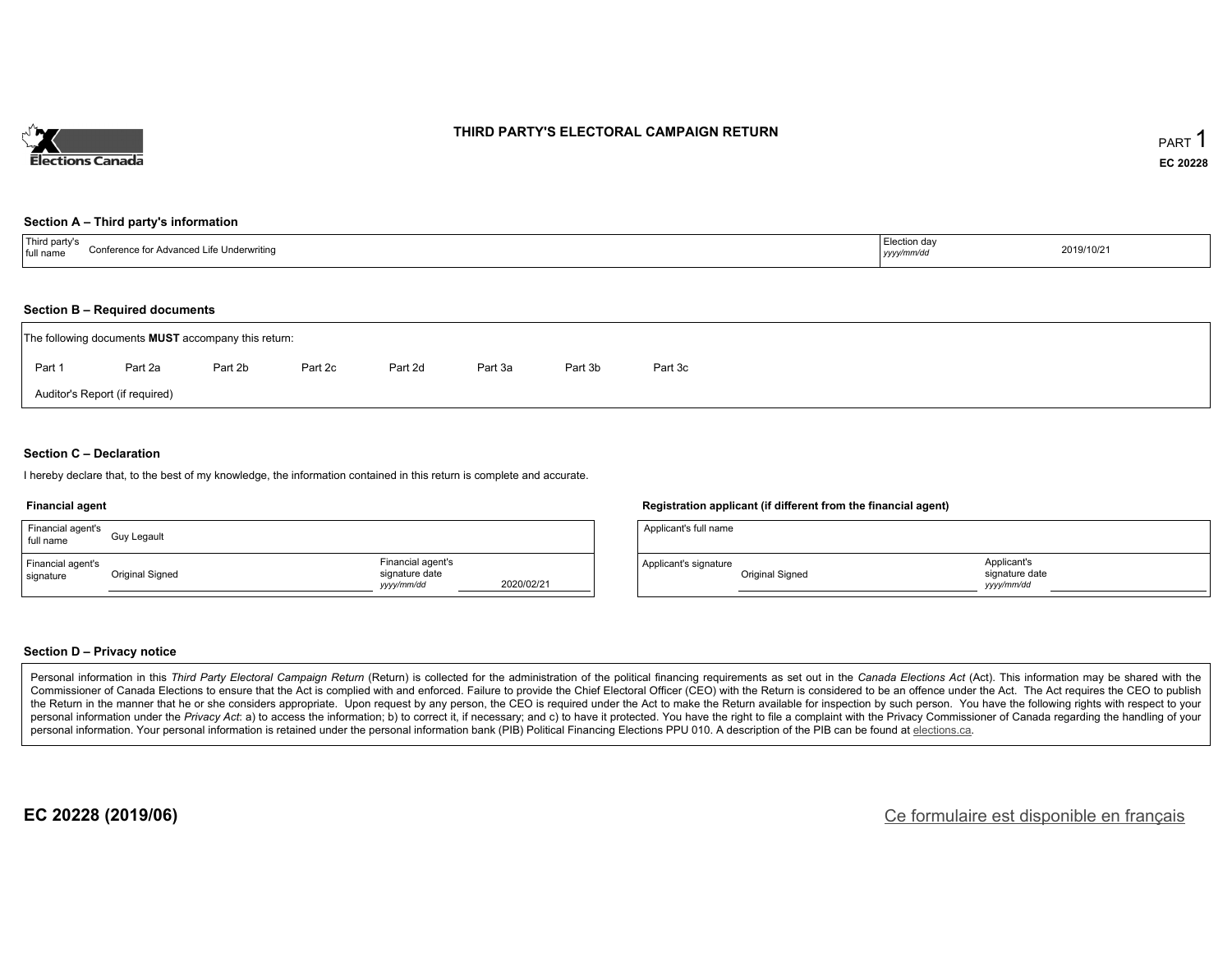

### **THIRD PARTY'S ELECTORAL CAMPAIGN RETURN HIRD PARTY'S ELECTORAL CAMPAIGN RETURN<br>Statement of monetary contributions received PART 2a PART 2a**

**EC 20228**

| No. | Full name                                     | <b>Street</b><br>no.                             | <b>Street</b> | Apt. | City | Prov./<br>Terr. | Postal<br>code | Date<br>received                                                                    | Individual | <b>Business /</b><br>Commercial<br>organization | Government | Trade union | Corporation<br>without share<br>capital | Unincorporated<br>organization or<br>association |
|-----|-----------------------------------------------|--------------------------------------------------|---------------|------|------|-----------------|----------------|-------------------------------------------------------------------------------------|------------|-------------------------------------------------|------------|-------------|-----------------------------------------|--------------------------------------------------|
|     |                                               |                                                  |               |      |      |                 |                | yyyy/mm/dd                                                                          | \$         | \$                                              | \$         | \$          | \$                                      | \$                                               |
|     |                                               |                                                  |               |      |      |                 |                |                                                                                     |            |                                                 |            |             |                                         |                                                  |
|     |                                               |                                                  |               |      |      |                 |                |                                                                                     |            |                                                 |            |             |                                         |                                                  |
|     |                                               |                                                  |               |      |      |                 |                |                                                                                     |            |                                                 |            |             |                                         |                                                  |
|     |                                               |                                                  |               |      |      |                 |                |                                                                                     |            |                                                 |            |             |                                         |                                                  |
|     |                                               |                                                  |               |      |      |                 |                |                                                                                     |            |                                                 |            |             |                                         |                                                  |
|     |                                               |                                                  |               |      |      |                 |                |                                                                                     |            |                                                 |            |             |                                         |                                                  |
|     |                                               |                                                  |               |      |      |                 |                |                                                                                     |            |                                                 |            |             |                                         |                                                  |
|     |                                               |                                                  |               |      |      |                 |                |                                                                                     |            |                                                 |            |             |                                         |                                                  |
|     |                                               |                                                  |               |      |      |                 |                |                                                                                     |            |                                                 |            |             |                                         |                                                  |
|     |                                               |                                                  |               |      |      |                 |                |                                                                                     |            |                                                 |            |             |                                         |                                                  |
|     |                                               |                                                  |               |      |      |                 |                |                                                                                     |            |                                                 |            |             |                                         |                                                  |
|     |                                               |                                                  |               |      |      |                 |                |                                                                                     |            |                                                 |            |             |                                         |                                                  |
|     |                                               |                                                  |               |      |      |                 |                |                                                                                     |            |                                                 |            |             |                                         |                                                  |
|     |                                               |                                                  |               |      |      |                 |                |                                                                                     |            |                                                 |            |             |                                         |                                                  |
|     |                                               |                                                  |               |      |      |                 |                | Totals carried forward from previous page \$                                        |            |                                                 |            |             |                                         |                                                  |
|     |                                               |                                                  |               |      |      |                 |                | Total amount of monetary contributions by contributors who gave over \$200 (A)      |            |                                                 |            |             |                                         |                                                  |
|     |                                               |                                                  |               |      |      |                 |                | Number of contributors who gave over \$200                                          |            |                                                 |            |             |                                         |                                                  |
|     |                                               |                                                  |               |      |      |                 |                | Total amount of monetary contributions by contributors who gave \$200 or less $(B)$ |            |                                                 |            |             |                                         |                                                  |
|     | Number of contributors who gave \$200 or less |                                                  |               |      |      |                 |                |                                                                                     |            |                                                 |            |             |                                         |                                                  |
|     |                                               | Total amount of all monetary contributions (A+B) |               |      |      |                 |                |                                                                                     |            |                                                 |            |             |                                         |                                                  |
|     |                                               |                                                  |               |      |      |                 |                | Number of contributors who gave monetary contributions                              |            |                                                 |            |             |                                         |                                                  |

|  | Thira<br>  party | ≅Underwritina<br>`ontoro:<br>Advance | williwac<br>,,,, | 2019/10/2 | $P$ aqe |  | $\cdot$ |  |
|--|------------------|--------------------------------------|------------------|-----------|---------|--|---------|--|
|--|------------------|--------------------------------------|------------------|-----------|---------|--|---------|--|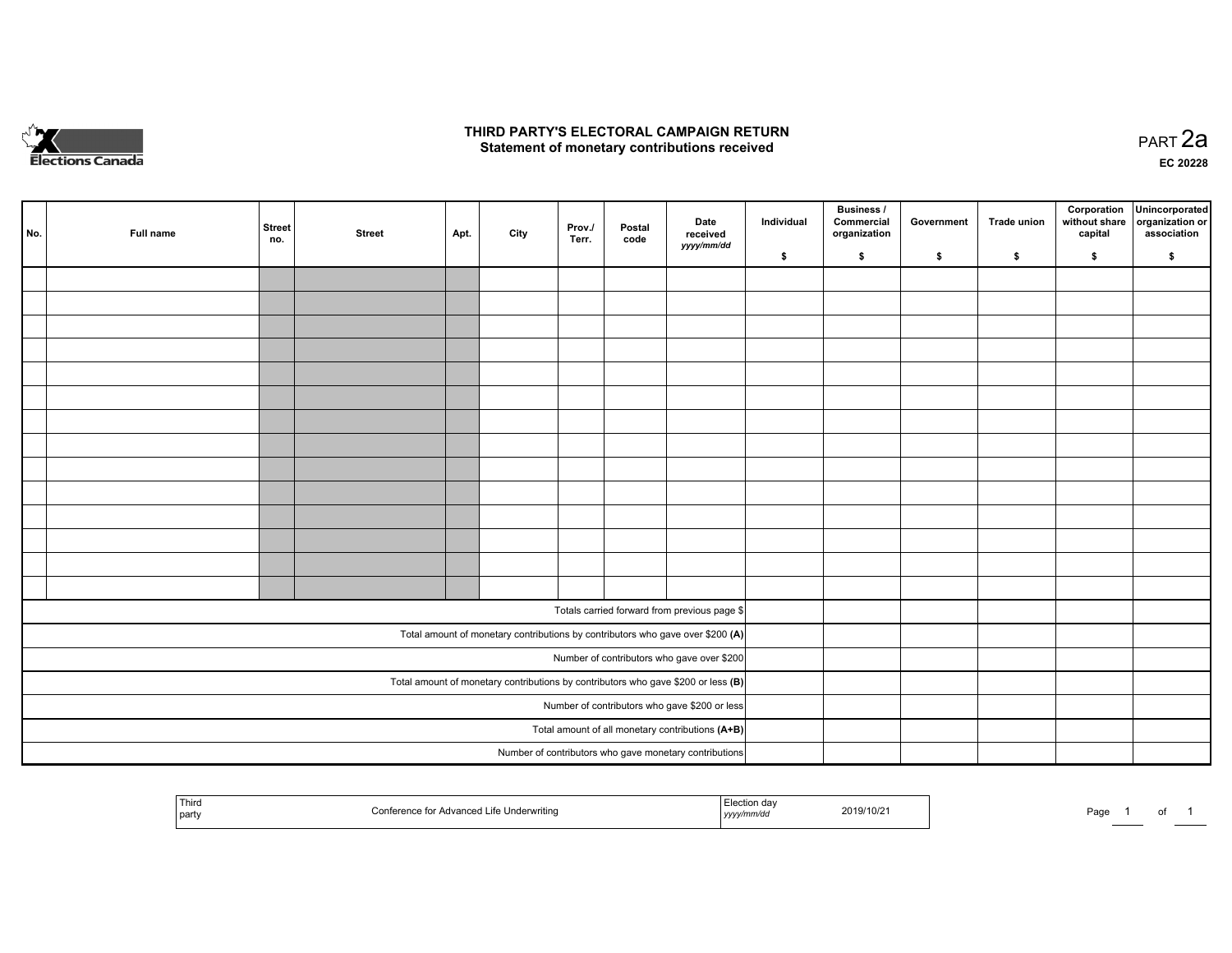

## **THIRD PARTY'S ELECTORAL CAMPAIGN RETURN**  THIRD PARTY'S ELECTORAL CAMPAIGN RETURN<br>Statement of non-monetary contributions received

of 1

| No. | Full name                                            | <b>Street</b><br>no. | <b>Street</b> | Apt. | City | Prov./<br>Terr. | Postal<br>code | Date<br>received<br>yyyy/mm/dd                                                          | Individual | <b>Business /</b><br>Commercial<br>organization | Government | Trade union | Corporation<br>without share<br>capital | Unincorporated<br>organization or<br>association |
|-----|------------------------------------------------------|----------------------|---------------|------|------|-----------------|----------------|-----------------------------------------------------------------------------------------|------------|-------------------------------------------------|------------|-------------|-----------------------------------------|--------------------------------------------------|
|     |                                                      |                      |               |      |      |                 |                |                                                                                         | \$         | \$                                              | \$         | \$          | \$                                      | \$                                               |
|     |                                                      |                      |               |      |      |                 |                |                                                                                         |            |                                                 |            |             |                                         |                                                  |
|     |                                                      |                      |               |      |      |                 |                |                                                                                         |            |                                                 |            |             |                                         |                                                  |
|     |                                                      |                      |               |      |      |                 |                |                                                                                         |            |                                                 |            |             |                                         |                                                  |
|     |                                                      |                      |               |      |      |                 |                |                                                                                         |            |                                                 |            |             |                                         |                                                  |
|     |                                                      |                      |               |      |      |                 |                |                                                                                         |            |                                                 |            |             |                                         |                                                  |
|     |                                                      |                      |               |      |      |                 |                |                                                                                         |            |                                                 |            |             |                                         |                                                  |
|     |                                                      |                      |               |      |      |                 |                |                                                                                         |            |                                                 |            |             |                                         |                                                  |
|     |                                                      |                      |               |      |      |                 |                |                                                                                         |            |                                                 |            |             |                                         |                                                  |
|     |                                                      |                      |               |      |      |                 |                |                                                                                         |            |                                                 |            |             |                                         |                                                  |
|     |                                                      |                      |               |      |      |                 |                |                                                                                         |            |                                                 |            |             |                                         |                                                  |
|     |                                                      |                      |               |      |      |                 |                |                                                                                         |            |                                                 |            |             |                                         |                                                  |
|     |                                                      |                      |               |      |      |                 |                |                                                                                         |            |                                                 |            |             |                                         |                                                  |
|     |                                                      |                      |               |      |      |                 |                |                                                                                         |            |                                                 |            |             |                                         |                                                  |
|     |                                                      |                      |               |      |      |                 |                |                                                                                         |            |                                                 |            |             |                                         |                                                  |
|     |                                                      |                      |               |      |      |                 |                |                                                                                         |            |                                                 |            |             |                                         |                                                  |
|     |                                                      |                      |               |      |      |                 |                | Totals carried forward from previous page \$                                            |            |                                                 |            |             |                                         |                                                  |
|     |                                                      |                      |               |      |      |                 |                | Total amount of non-monetary contributions by contributors who gave over \$200 (A)      |            |                                                 |            |             |                                         |                                                  |
|     |                                                      |                      |               |      |      |                 |                | Number of contributors who gave over \$200                                              |            |                                                 |            |             |                                         |                                                  |
|     |                                                      |                      |               |      |      |                 |                | Total amount of non-monetary contributions by contributors who gave \$200 or less $(B)$ |            |                                                 |            |             |                                         |                                                  |
|     | Number of contributors who gave \$200 or less        |                      |               |      |      |                 |                |                                                                                         |            |                                                 |            |             |                                         |                                                  |
|     | Total amount of all non-monetary contributions (A+B) |                      |               |      |      |                 |                |                                                                                         |            |                                                 |            |             |                                         |                                                  |
|     |                                                      |                      |               |      |      |                 |                | Number of contributors who gave non-monetary contributions                              |            |                                                 |            |             |                                         |                                                  |
|     |                                                      |                      |               |      |      |                 |                |                                                                                         |            |                                                 |            |             |                                         |                                                  |

| ' Thira<br>' Life Underwritina<br>Advanced<br>'onterence to:<br>  party | aa<br>2019/10/21<br>mm⁄ac<br>,,,,, | Doc<br>aut |
|-------------------------------------------------------------------------|------------------------------------|------------|
|-------------------------------------------------------------------------|------------------------------------|------------|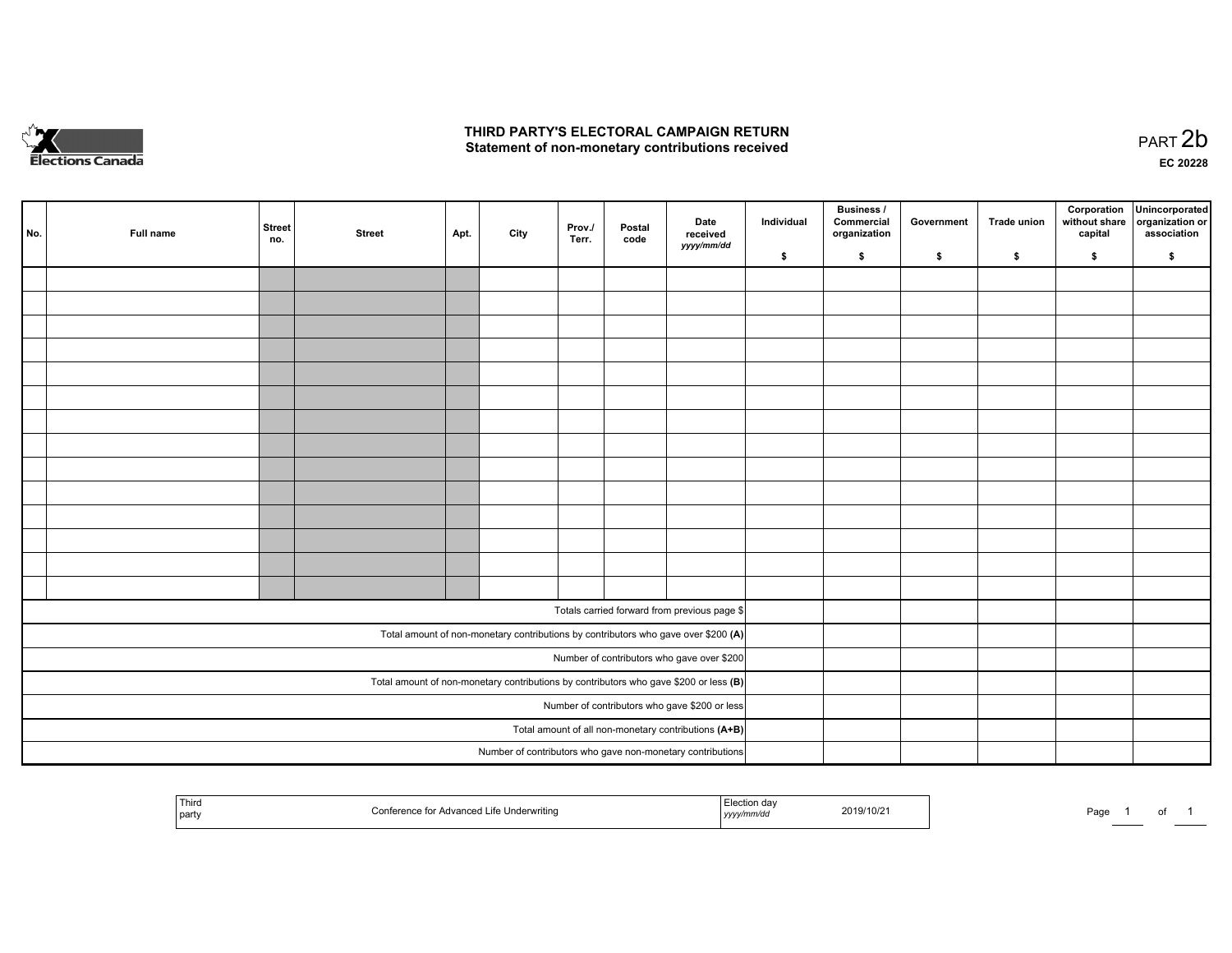

## **THIRD PARTY'S ELECTORAL CAMPAIGN RETURN STATE:** PRACT OF OPPRESS TO PART 2C STATE STATE STATE STATE STATE STATE STATE STATE STATE STATE STATE STATE STA<br>PART 2C Statement of operating loans received

**EC 20228**

| No.                                          | Full name | <b>Street</b><br>no. | <b>Street</b> | Apt. | City | Prov./<br>Terr. | Postal<br>code | Date<br>received                                                | Individual | <b>Business /</b><br>Commercial<br>organization | Government | <b>Trade union</b> | Corporation<br>capital | Unincorporated<br>without share   organization or<br>association |
|----------------------------------------------|-----------|----------------------|---------------|------|------|-----------------|----------------|-----------------------------------------------------------------|------------|-------------------------------------------------|------------|--------------------|------------------------|------------------------------------------------------------------|
|                                              |           |                      |               |      |      |                 |                | yyyy/mm/dd                                                      | \$         | \$                                              | \$         | \$                 | \$                     | \$                                                               |
|                                              |           |                      |               |      |      |                 |                |                                                                 |            |                                                 |            |                    |                        |                                                                  |
|                                              |           |                      |               |      |      |                 |                |                                                                 |            |                                                 |            |                    |                        |                                                                  |
|                                              |           |                      |               |      |      |                 |                |                                                                 |            |                                                 |            |                    |                        |                                                                  |
|                                              |           |                      |               |      |      |                 |                |                                                                 |            |                                                 |            |                    |                        |                                                                  |
|                                              |           |                      |               |      |      |                 |                |                                                                 |            |                                                 |            |                    |                        |                                                                  |
|                                              |           |                      |               |      |      |                 |                |                                                                 |            |                                                 |            |                    |                        |                                                                  |
|                                              |           |                      |               |      |      |                 |                |                                                                 |            |                                                 |            |                    |                        |                                                                  |
|                                              |           |                      |               |      |      |                 |                |                                                                 |            |                                                 |            |                    |                        |                                                                  |
|                                              |           |                      |               |      |      |                 |                |                                                                 |            |                                                 |            |                    |                        |                                                                  |
|                                              |           |                      |               |      |      |                 |                |                                                                 |            |                                                 |            |                    |                        |                                                                  |
|                                              |           |                      |               |      |      |                 |                |                                                                 |            |                                                 |            |                    |                        |                                                                  |
|                                              |           |                      |               |      |      |                 |                |                                                                 |            |                                                 |            |                    |                        |                                                                  |
|                                              |           |                      |               |      |      |                 |                |                                                                 |            |                                                 |            |                    |                        |                                                                  |
|                                              |           |                      |               |      |      |                 |                |                                                                 |            |                                                 |            |                    |                        |                                                                  |
|                                              |           |                      |               |      |      |                 |                | Totals carried forward from previous page \$                    |            |                                                 |            |                    |                        |                                                                  |
|                                              |           |                      |               |      |      |                 |                | Total amount of loans by lenders who provided over \$200 (A)    |            |                                                 |            |                    |                        |                                                                  |
|                                              |           |                      |               |      |      |                 |                | Number of lenders who provided over \$200                       |            |                                                 |            |                    |                        |                                                                  |
|                                              |           |                      |               |      |      |                 |                | Total amount of loans by lenders who provided \$200 or less (B) |            |                                                 |            |                    |                        |                                                                  |
| Number of lenders who provided \$200 or less |           |                      |               |      |      |                 |                |                                                                 |            |                                                 |            |                    |                        |                                                                  |
| Total amount of all loans (A+B)              |           |                      |               |      |      |                 |                |                                                                 |            |                                                 |            |                    |                        |                                                                  |
|                                              |           |                      |               |      |      |                 |                | Number of all lenders who provided loans                        |            |                                                 |            |                    |                        |                                                                  |

| Third<br>∵Advanced Life Underwriting.<br>∗o tor<br>party | ,,,,, | 2019/10/21 | Page |  |  |
|----------------------------------------------------------|-------|------------|------|--|--|
|----------------------------------------------------------|-------|------------|------|--|--|

Page 1 of 1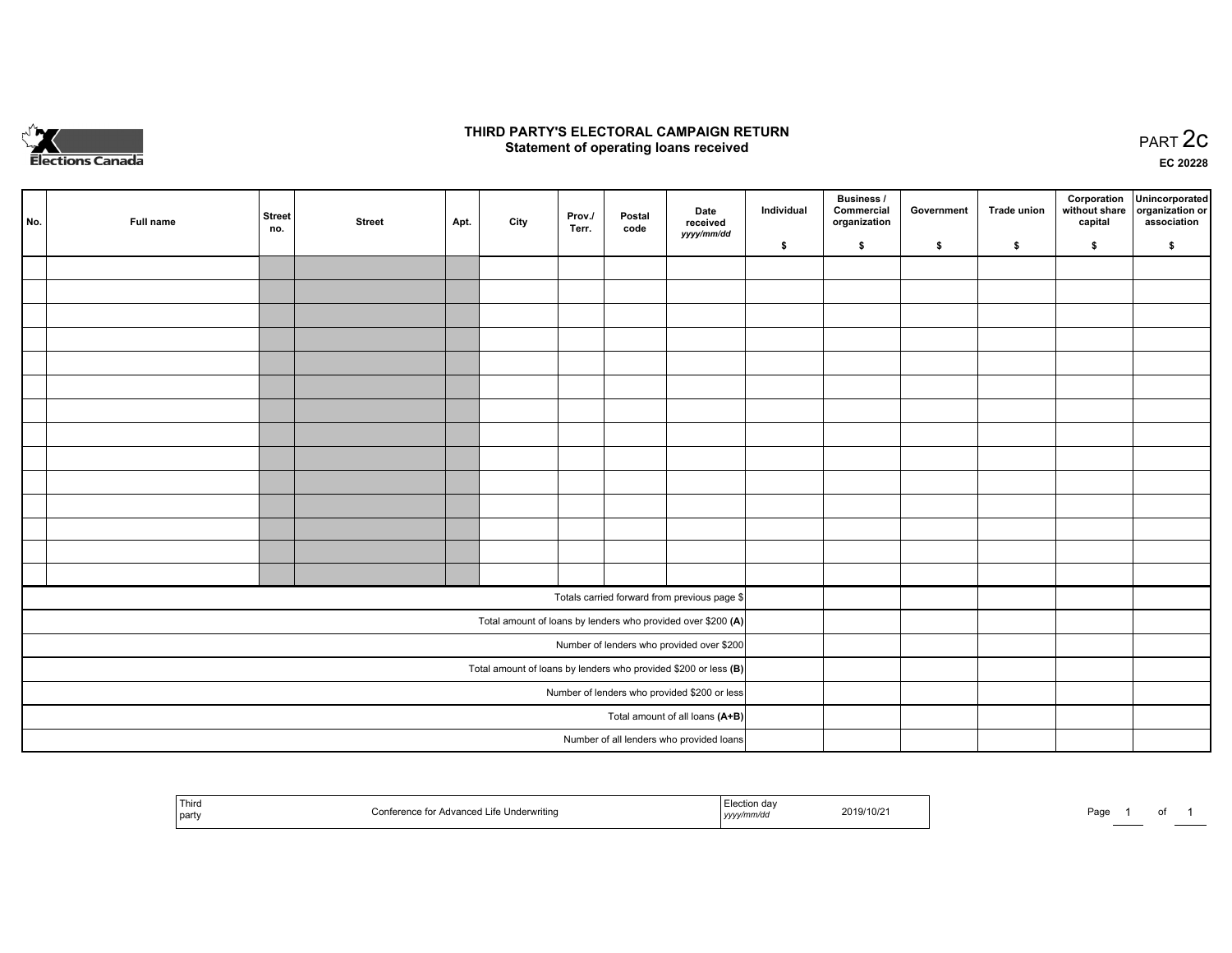

# **THIRD PARTY'S ELECTORAL CAMPAIGN RETURN S** ELECTORAL CAMPAIGN RETURN<br>Summary of inflows PART 2d

| No.   | Type of contributor / lender                 | <b>Monetary</b><br>contributions<br>(Part 2a)<br>\$ | Non-monetary<br>contributions<br>(Part 2b)<br>\$ | Loans<br>(Part 2c)<br>\$ | <b>Total</b><br>\$ | Number of<br>contributors and<br>lenders |
|-------|----------------------------------------------|-----------------------------------------------------|--------------------------------------------------|--------------------------|--------------------|------------------------------------------|
|       |                                              |                                                     |                                                  |                          |                    |                                          |
| 1.    | Individuals                                  |                                                     |                                                  |                          |                    |                                          |
|       | 2. Businesses / Commercial organizations     |                                                     |                                                  |                          |                    |                                          |
| 3.    | Governments                                  |                                                     |                                                  |                          |                    |                                          |
| 4.    | Trade unions                                 |                                                     |                                                  |                          |                    |                                          |
| 5.    | Corporations without share capital           |                                                     |                                                  |                          |                    |                                          |
| 6.    | Unincorporated organizations or associations |                                                     |                                                  |                          |                    |                                          |
| 7.    | Total (items 1 to 6)                         |                                                     |                                                  |                          |                    |                                          |
| Total |                                              |                                                     |                                                  |                          |                    |                                          |
| 8.    | Amount of third party's resources used       |                                                     |                                                  |                          | 6,618.84           |                                          |
| 9.    | Grand total (items 7 and 8)                  |                                                     |                                                  |                          | 6,618.84           |                                          |

| Third | Conference for Advanced Life Underwriting | ≞lection da∖ | 2019/10/21 |
|-------|-------------------------------------------|--------------|------------|
| party | . .                                       | yyyy/mm/dd   |            |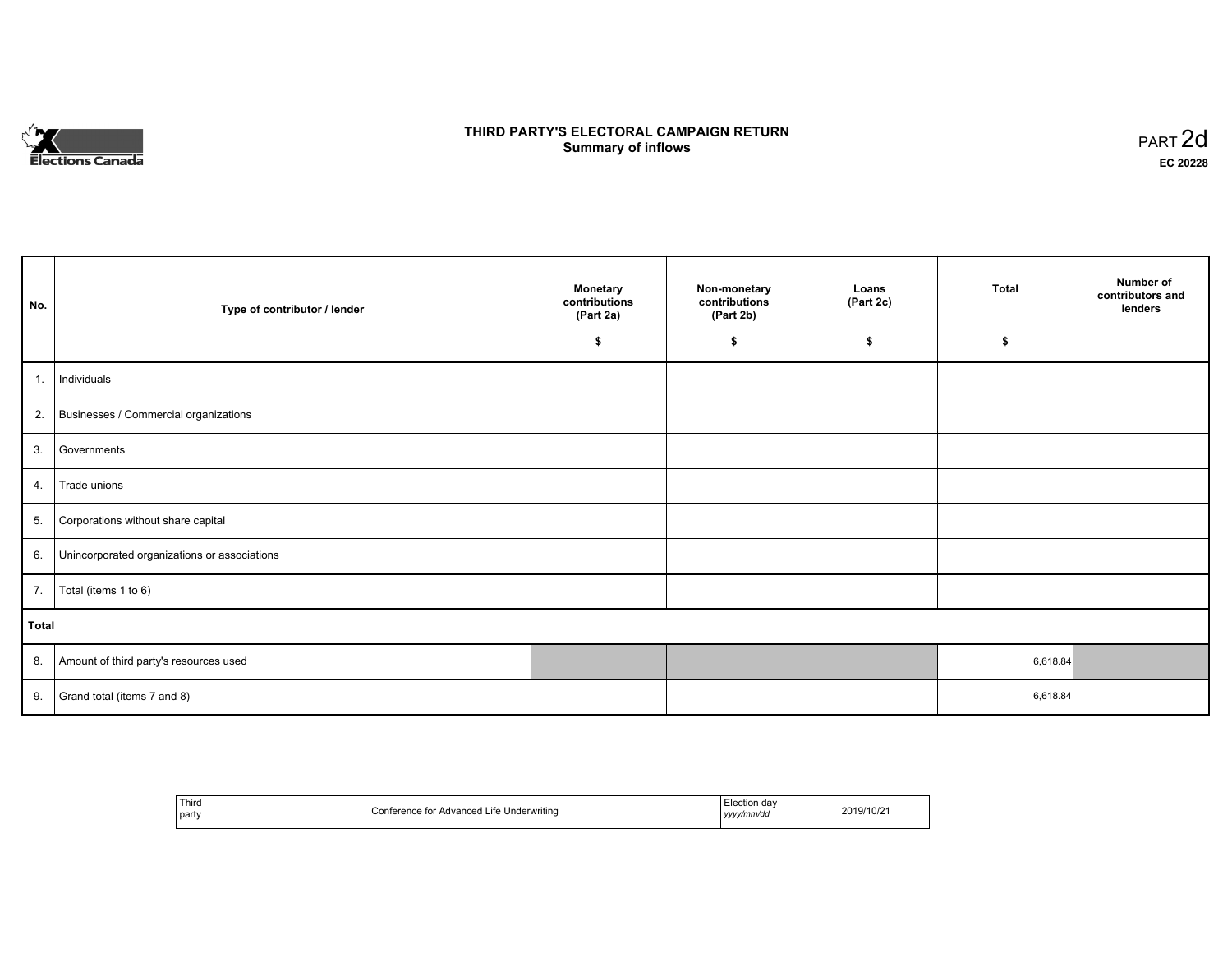

## **THIRD PARTY'S ELECTORAL CAMPAIGN RETURN Statement of expenses incurred for regulated activities that take place during the pre-election period**  *(Only applicable to a fixed-date general election)*

PART 3a **EC 20228**

For a list of expense types, expense categories and expense subcategories, refer to Annex II in the Instructions.

| No.            | Date<br>incurred<br>yyyy/mm/dd | <b>ED Code</b><br>(if applicable) | Supplier                         | <b>Expense type</b>                                      | <b>Expense</b><br>category        | <b>Expense</b><br>subcategory | <b>Starting date</b><br>of activity,<br>advertisement<br>or survey<br>yyyy/mm/dd | <b>Ending date</b><br>of activity,<br>advertisement<br>or survey<br>yyyy/mm/dd | Place of activity or<br>advertisement        | <b>Expense amount</b><br>\$ |
|----------------|--------------------------------|-----------------------------------|----------------------------------|----------------------------------------------------------|-----------------------------------|-------------------------------|----------------------------------------------------------------------------------|--------------------------------------------------------------------------------|----------------------------------------------|-----------------------------|
|                | 2019/04/01                     |                                   | <b>Presseault Strategies</b>     | Salary, Wages and Consulting EConsulting Fees            |                                   | Infographic Design and Develo | 2019/04/01                                                                       | 2019/05/31                                                                     | Consultant's office                          | 420.00                      |
| $\overline{2}$ | 2019/04/01                     |                                   | Carolyn Harman                   | Salary, Wages and Consulting El Consulting Fees          |                                   | Infographic Design and Develo | 2019/04/01                                                                       | 2019/05/31                                                                     | Consultant's office                          | 2,310.00                    |
| 3              | 2019/04/01                     |                                   | CALU Staff (CEO)                 | Salary, Wages and Consulting ERenumeration               |                                   | Infographic Design and Develo | 2019/04/01                                                                       | 2019/05/17                                                                     | CALU Office                                  | 769.00                      |
| 4              | 2019/04/01                     |                                   | CALU Staff (CEO)                 | Salary, Wages and Consulting El Payroll Remittance       |                                   | Infographic Design and Develo | 2019/04/01                                                                       | 2019/05/17                                                                     | CALU Office                                  | 10.00                       |
| 5              | 2019/04/01                     |                                   | CALU Staff (CEO)                 | Salary, Wages and Consulting [Cother (Employee Benefits) |                                   | Infographic Design and Develo | 2019/04/01                                                                       | 2019/05/17                                                                     | CALU Office                                  | 166.00                      |
| 6              | 2019/04/01                     |                                   | CALU Staff (Executive Assistant) | Salary, Wages and Consulting [Consumeration              |                                   | Infographic Design and Develo | 2019/04/01                                                                       | 2019/05/17                                                                     | CALU Office                                  | 158.00                      |
| $\overline{7}$ | 2019/04/01                     |                                   | CALU Staff (Executive Assistant) | Salary, Wages and Consulting El Payroll Remittance       |                                   | Infographic Design and Develo | 2019/04/01                                                                       | 2019/05/17                                                                     | CALU Office                                  | 10.00                       |
| 8              | 2019/04/01                     |                                   | CALU Staff (Executive Assistant) | Salary, Wages and Consulting [Cther (Employee Benefits)  |                                   | Infographic Design and Develo | 2019/04/01                                                                       | 2019/05/17                                                                     | CALU Office                                  | 73.00                       |
| 9              | 2019/04/01                     |                                   | <b>CALU</b>                      | Office                                                   | Rent/Furniture/Telephone/Internet |                               | 2019/04/01                                                                       | 2019/05/17                                                                     | CALU Office                                  | 100.00                      |
| 10             | 2019/04/01                     |                                   | CALU                             | Office                                                   | <b>Website Hosting</b>            |                               | 2019/09/02                                                                       | 2019/09/11                                                                     | Website                                      | 304.00                      |
|                |                                |                                   |                                  |                                                          |                                   |                               |                                                                                  |                                                                                |                                              |                             |
|                |                                |                                   |                                  |                                                          |                                   |                               |                                                                                  |                                                                                |                                              |                             |
|                |                                |                                   |                                  |                                                          |                                   |                               |                                                                                  |                                                                                |                                              |                             |
|                |                                |                                   |                                  |                                                          |                                   |                               |                                                                                  |                                                                                |                                              |                             |
|                |                                |                                   |                                  |                                                          |                                   |                               |                                                                                  |                                                                                |                                              |                             |
|                |                                |                                   |                                  |                                                          |                                   |                               |                                                                                  |                                                                                |                                              |                             |
|                |                                |                                   |                                  |                                                          |                                   |                               |                                                                                  |                                                                                |                                              |                             |
|                |                                |                                   |                                  |                                                          |                                   |                               |                                                                                  |                                                                                | Totals carried forward from previous page \$ |                             |
|                |                                |                                   |                                  |                                                          |                                   |                               |                                                                                  |                                                                                | Total \$                                     | 4,320.00                    |

| <sup>l</sup> Third<br>l party | e for Advanced Life<br>. Underwritina<br>Conference ∂ | ⊶Flection de<br>ua<br>2019/10/2<br>yyyy/mm/dd | Paq |
|-------------------------------|-------------------------------------------------------|-----------------------------------------------|-----|
|-------------------------------|-------------------------------------------------------|-----------------------------------------------|-----|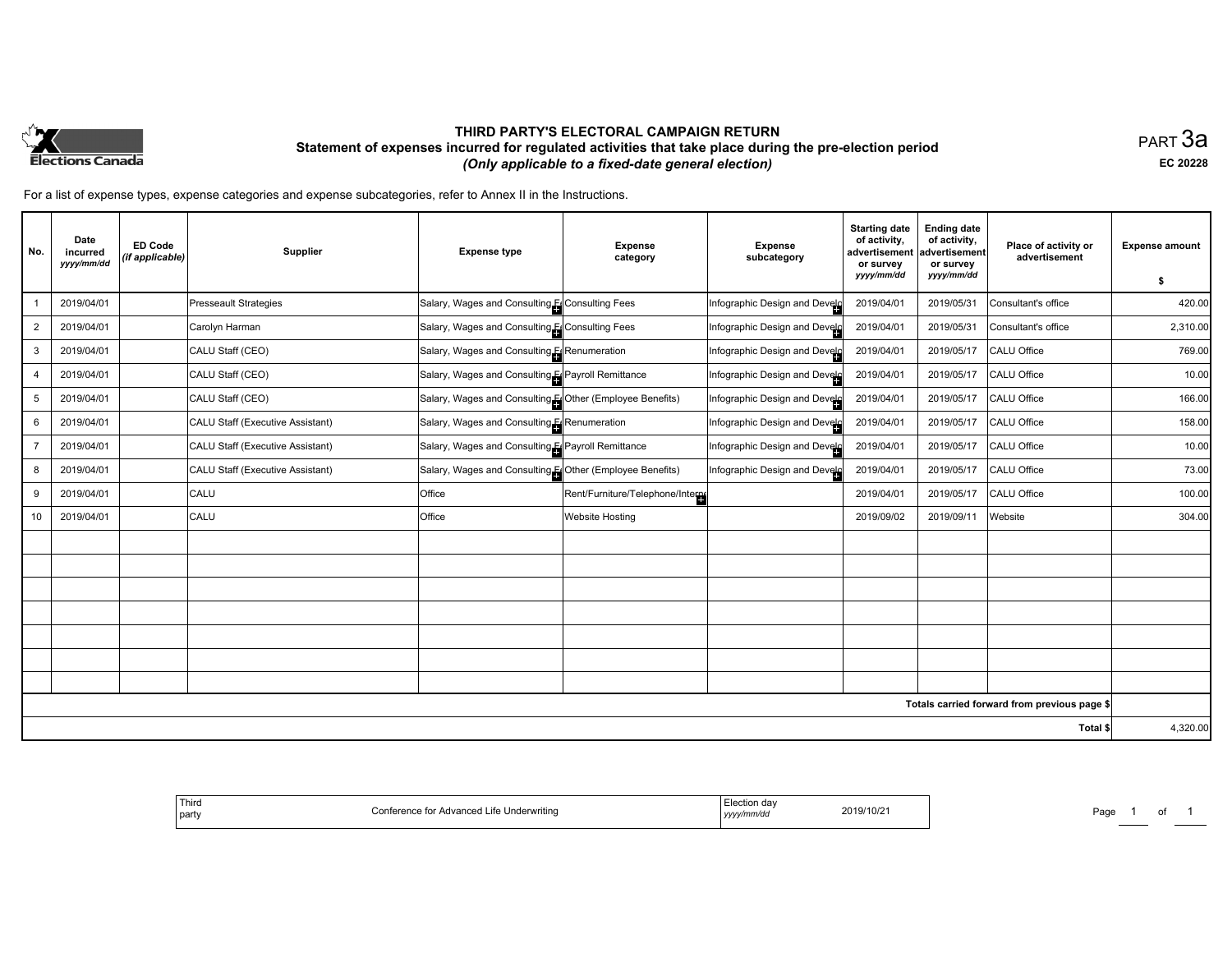

# **THIRD PARTY'S ELECTORAL CAMPAIGN RETURN Statement of expenses incurred for regulated activities that take place during the election period**<br>PART  $3\mathsf{b}$

**EC 20228**

For a list of expense types, expense categories and expense subcategories, refer to Annex II in the Instructions.

| No.            | Date<br>incurred<br>yyyy/mm/dd | <b>ED Code</b><br>(if applicable) | Supplier                           | <b>Expense type</b>                                       | <b>Expense</b><br>category       | <b>Expense</b><br>subcategory   | <b>Starting date</b><br>of activity,<br>advertisement<br>or survey<br>yyyy/mm/dd | <b>Ending date</b><br>of activity,<br>advertisement<br>or survey<br>yyyy/mm/dd | Place of activity or<br>advertisement        | <b>Expense amount</b> |
|----------------|--------------------------------|-----------------------------------|------------------------------------|-----------------------------------------------------------|----------------------------------|---------------------------------|----------------------------------------------------------------------------------|--------------------------------------------------------------------------------|----------------------------------------------|-----------------------|
|                | 2019/09/11                     |                                   |                                    |                                                           |                                  |                                 | 2019/09/12                                                                       |                                                                                | Consultants office                           | s.<br>360.00          |
|                |                                |                                   | Presseault Strategies+             | Salary, Wages and Consulting Es Consulting Fees           |                                  | Infographic Design and Dev      |                                                                                  | 2019/09/26                                                                     |                                              |                       |
| 2              | 2019/09/11                     |                                   | <b>GF Translation Services Ltd</b> | Salary, Wages and Consulting Es Consulting Fees           |                                  | Translation of Infographic      | 2019/09/12                                                                       | 2019/09/26                                                                     | Consultants office                           | 99.84                 |
| 3              | 2019/09/11                     |                                   | CALU Staff (CEO)                   | Salary, Wages and Consulting Es Renumeration              |                                  | Review of Translation of Inform | 2019/09/11                                                                       | 2019/10/21                                                                     | CALU Office                                  | 154.00                |
| $\overline{4}$ | 2019/09/11                     |                                   | CALU Staff (CEO                    | Salary, Wages and Consulting Es Payroll Remittance        |                                  | Review of Translation of Inford | 2019/09/11                                                                       | 2019/10/21                                                                     | CALU Office                                  | 2.00                  |
| 5              | 2019/09/11                     |                                   | CALU Staff (CEO                    | Salary, Wages and Consulting Es Other (Employee Benefits) |                                  | Review of Translation of Inford | 2019/09/11                                                                       | 2019/10/21                                                                     | CALU Office                                  | 33.00                 |
| 6              | 2019/09/11                     |                                   | CALU Staff (Executive Assistant)   | Salary, Wages and Consulting Es Renumeration              |                                  | <b>Website Maintenance</b>      | 2019/09/11                                                                       | 2019/10/21                                                                     | CALU Office                                  | 158.00                |
|                | 2019/09/11                     |                                   | CALU Staff (Executive Assistant)   | Salary, Wages and Consulting Es Payroll Remittance        |                                  | <b>Website Maintenance</b>      | 2019/09/11                                                                       | 2019/10/21                                                                     | CALU Office                                  | 10.00                 |
| 8              | 2019/09/11                     |                                   | CALU Staff (Executive Assistant)   | Salary, Wages and Consulting Es Other (Employee Benefits) |                                  | <b>Website Maintenance</b>      | 2019/09/11                                                                       | 2019/10/21                                                                     | CALU Office                                  | 73.00                 |
| 9              | 2019/09/11                     |                                   | CALU                               | Office                                                    | Rent/Furniture/Telephone/Interne |                                 | 2019/09/11                                                                       | 2019/10/21                                                                     | CALU Office                                  | 40.00                 |
| 10             | 2019/09/11                     |                                   | CALU                               | Office                                                    | <b>Website Hosting</b>           |                                 | 2019/09/11                                                                       | 2019/10/21                                                                     | Website                                      | 1,369.00              |
|                |                                |                                   |                                    |                                                           |                                  |                                 |                                                                                  |                                                                                |                                              |                       |
|                |                                |                                   |                                    |                                                           |                                  |                                 |                                                                                  |                                                                                |                                              |                       |
|                |                                |                                   |                                    |                                                           |                                  |                                 |                                                                                  |                                                                                |                                              |                       |
|                |                                |                                   |                                    |                                                           |                                  |                                 |                                                                                  |                                                                                |                                              |                       |
|                |                                |                                   |                                    |                                                           |                                  |                                 |                                                                                  |                                                                                |                                              |                       |
|                |                                |                                   |                                    |                                                           |                                  |                                 |                                                                                  |                                                                                |                                              |                       |
|                |                                |                                   |                                    |                                                           |                                  |                                 |                                                                                  |                                                                                |                                              |                       |
|                |                                |                                   |                                    |                                                           |                                  |                                 |                                                                                  |                                                                                | Totals carried forward from previous page \$ | 4,320.00              |
|                |                                |                                   |                                    |                                                           |                                  |                                 |                                                                                  |                                                                                | Total \$                                     | 6,618.84              |

| -lection<br>2019/10/21<br>.<br>™wv/mm/da<br>, уууул | : Underwritina<br>nnt<br>Advanced |
|-----------------------------------------------------|-----------------------------------|
|-----------------------------------------------------|-----------------------------------|

Page 1 of